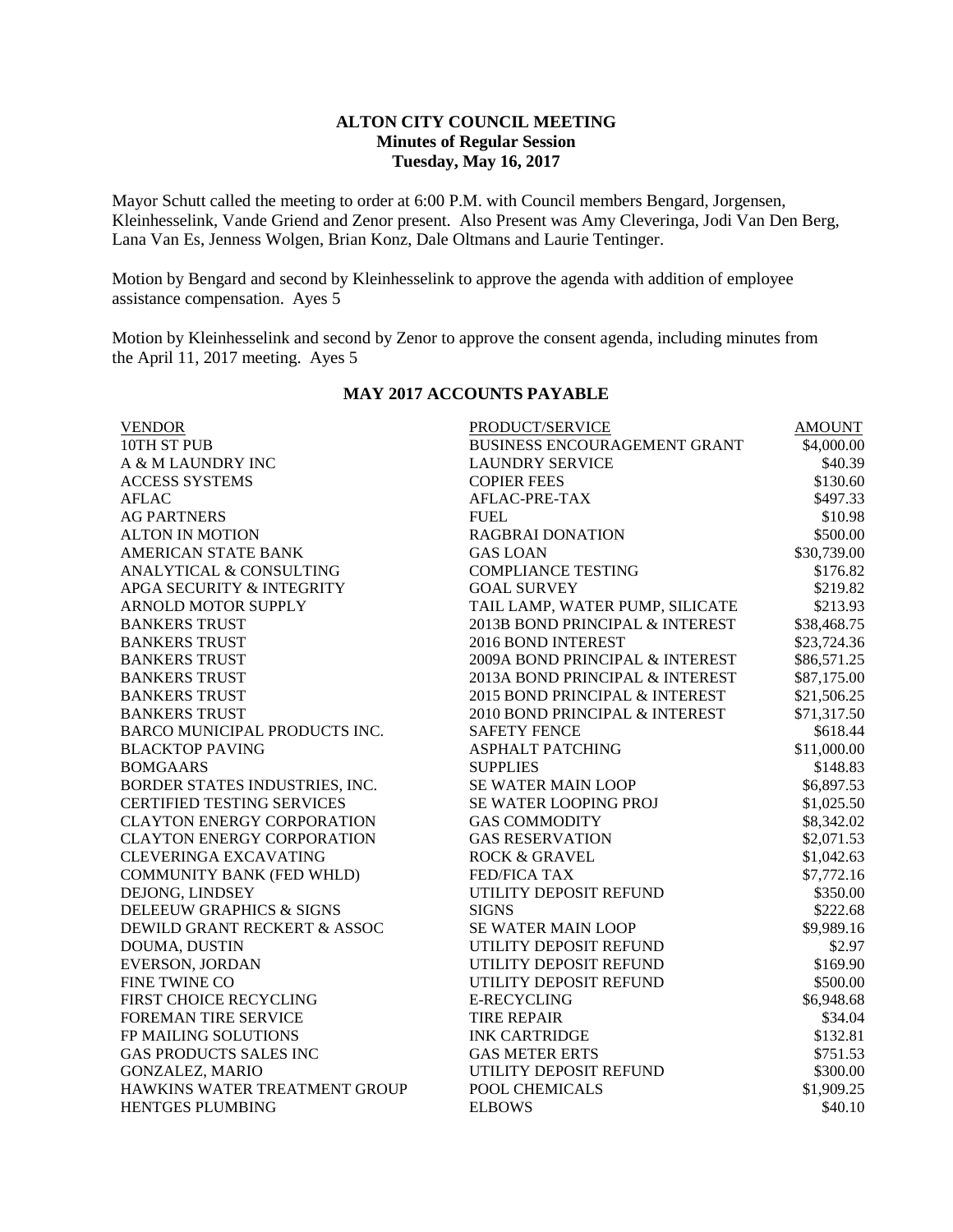| <b>HOLIDAY INN</b>                                     | <b>IMFOA CONFERENCE</b>                            | \$380.80                |
|--------------------------------------------------------|----------------------------------------------------|-------------------------|
| HUBERS PLUMBING, HEATING                               | <b>SHOP MAINTENANCE</b>                            | \$557.22                |
| IOWA ASSN. OF MUNICIPAL UTIL.                          | <b>REGISTRATION</b>                                | \$5.00                  |
| IOWA DEPT OF TRANSPORTATION                            | ANCHOR SLEEVE, TUBING, CURB GUARD                  | \$1,038.90              |
| <b>IOWA FINANCE AUTHORITY</b>                          | SRF PRINCIPAL & INTEREST                           | \$7,585.00              |
| <b>IOWA ONE CALL</b>                                   | <b>LOCATES</b>                                     | \$25.20                 |
| <b>IOWA PRISON INDUSTRIES</b>                          | <b>STREET SIGNS</b>                                | \$1,037.05              |
| <b>IOWA STATE TREASURER</b>                            | <b>STATE TAX</b>                                   | \$1,280.00              |
| <b>IPERS COLLECTIONS</b>                               | <b>IPERS</b>                                       | \$4,745.57              |
| KLAY, VELDHUIZEN, BINDNER, DEJONG                      | <b>LEGAL FEES</b>                                  | \$619.00                |
| KOPETSKYS ACE                                          | <b>SUPPLIES</b>                                    | \$27.98                 |
| KRIZ-DAVIS CO.                                         | FIRE STATION OUTLETS                               | \$292.16                |
| LANCASTER, KELLIE                                      | UTILITY DEPOSIT REFUND                             | \$225.00                |
| <b>MATHESON TRI-GAS IN</b>                             | <b>OXYGEN</b>                                      | \$36.30                 |
| METERING & TECHNOLOGY SOL                              | <b>METERS</b>                                      | \$972.84                |
| MID SIOUX OPPORTUNITY                                  | PROJECT SHARE                                      | \$20.00                 |
| MIDAMERICAN ENERGY                                     | <b>STREET LIGHTS</b>                               | \$196.00                |
| MIKES WELDING & REPAIR                                 | <b>SUPPLIES</b>                                    | \$49.00                 |
| MISSOURI RIVER ENERGY SERVICES                         | <b>ELECTRIC</b>                                    | \$38,078.58             |
| MUNICIPAL UTIL-BILLS                                   | <b>UTILITIES</b>                                   | \$1,634.71              |
| NEAL CHASE LUMBER CO                                   | SUPPLIES, CONCESSION STAND IMPROV                  | \$1,062.33              |
| NO STREAKING INC                                       | <b>WINDOW CLEANING</b>                             | \$85.00                 |
| ORANGE CITY MUNICIPAL UTILITIES                        | <b>BULK WATER</b>                                  | \$5,517.74              |
| ONE OFFICE SOLUTION                                    | <b>OFFICE SUPPLIES</b>                             | \$37.51                 |
| ORANGE CITY HEALTH SYSTEM                              | PARAMEDIC ASSIST                                   | \$130.00                |
| ORANGE CITY SANITATION                                 | <b>GARBAGE HAULING</b>                             | \$6,580.75              |
| <b>PAYROLL</b>                                         | PAYROLL CHECKS ON 4/28/2017                        | 23,322.44               |
| <b>RICE SIGNS</b>                                      | <b>ROAD SIGNS</b>                                  | \$206.00                |
| <b>RON'S RADIATOR REPAIR</b>                           | <b>VEHICLE REPAIRS</b>                             | \$80.00                 |
| <b>SCHWEBACH TREE SERVICE</b>                          | TREE REMOVAL - 5TH AVE PROJ                        | \$1,300.00              |
| SIOUX COUNTY RECORDER                                  | <b>RECORDING FEES</b>                              | \$68.00                 |
| SIOUX COUNTY TREASURER                                 | PROPERTY TAX - HEIMSTRA ADD                        | \$1,042.00              |
| SIOUXLAND PRESS                                        | <b>PUBLICATIONS</b>                                | \$223.20                |
| SPIREWORKS CREATIVE                                    | <b>WEBSITE MANAGEMENT</b>                          | \$220.00                |
| <b>LAURIE TENTINGER</b>                                | MILEAGE REIMBURSEMENT                              | \$288.36                |
| T & L TOOLS                                            | <b>SUPPLIES</b>                                    | \$28.82                 |
| TREASURER - STATE OF IOWA                              | <b>SALES TAX</b>                                   | \$3,271.00              |
| TRI-STATE READY MIX                                    | <b>CONCRETE</b>                                    | \$143.00                |
| TRITECH EMERGENCY SYSTEMS INC                          | <b>RESCUE BILLING</b>                              | \$110.00                |
| <b>U. S. POSTMASTER</b>                                | <b>POSTAGE</b>                                     | \$500.00                |
| UTILITY EQUIPMENT CO.                                  | COUPLINGS, CLAMPS, CTS                             | \$856.69                |
| UTILITY SALES & SERVICE                                | <b>METERS</b>                                      | \$514.62                |
| VAN HOLLAND LAWN SERVICE LTD                           | <b>HYDROSEED</b>                                   | \$1,150.00              |
| TODD VAN DE GRIEND                                     | <b>GAS REBATE</b>                                  | \$325.00                |
| VANDER POL EXCAVATING                                  | <b>SE WATER MAIN LOOP</b>                          |                         |
| <b>VERIZON</b>                                         | <b>CELL PHONES</b>                                 | \$54,763.55<br>\$279.55 |
| <b>VISA</b>                                            |                                                    |                         |
|                                                        | SUPPLIES, TRAVEL & TRAINING                        | \$352.58                |
| WELLMARK BLUE CROSS/BLUE SHIELD<br>WEST IOWA TELEPHONE | <b>GROUP INSURANCE</b><br>TELEPHONE, FAX, INTERNET | \$6,752.60<br>\$560.75  |
| <b>ZIEGLER</b>                                         | <b>SNOW BLOWER REPAIRS</b>                         | \$1,020.87              |
|                                                        | TOTAL ACCOUNTS PAYABLE CHECKS                      |                         |
|                                                        |                                                    | 595,160.41              |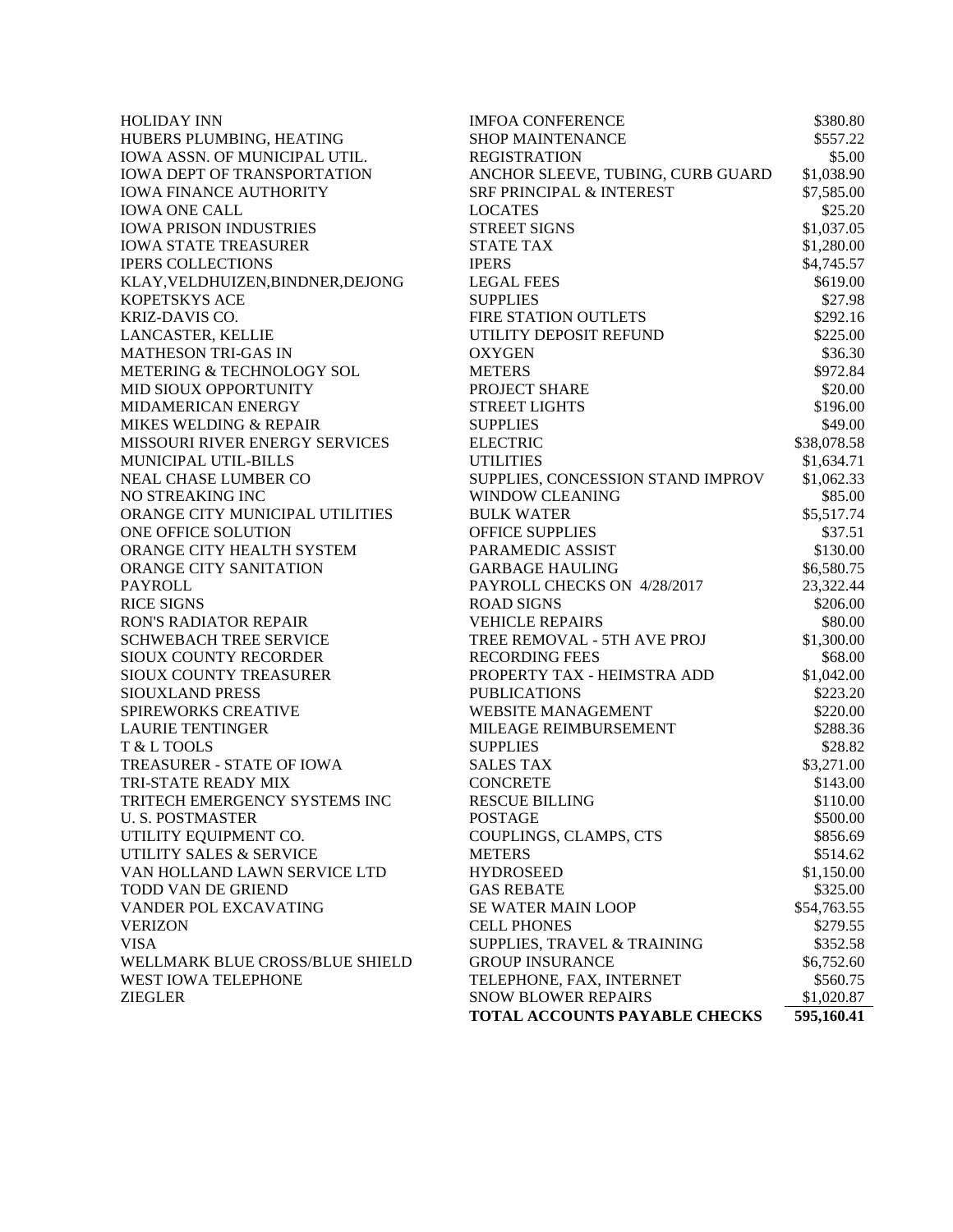**SWIMMING POOL:** Amy Cleveringa, Jodi Van Den Berg, Lana Van Es, and Jenness Wolgen spoke to the Council about the committee they formed to campaign for a new swimming pool in Alton. The group indicated they realized the pool is in good condition but does not feel that it is accessible to young families. They also expressed their concern that people from town are taking their business elsewhere when they take their children to a different pool. They discussed sending out a survey to gauge community support and involvement and inquired about the possibility of grants for building a new pool.

The Council and Mayor spoke to the fact that the City has a limited debt capacity and wouldn't be able to bond for the expense of a pool for several year, and to be able to bond there would need to be a City vote. In addition they talked about the difficulty in finding staff and that a new pool would require more staff.

It was the consensus of the committee to send out a survey to gauge community interest and involvement in raising money for a new city pool.

Cleveringa, Van Den Berg, Van Es, Wolgen and Konz left the meeting at 6:26.

**CHAMBER:** Pete & Gretchen Vande Poppe brought the new Chamber Float to the City Office for the Council to view. Mandy Vande Griend showed the Council the buckets of candy the Chamber purchased for the Thursday night parade.

**BUDGET AMENDMENT:** The Mayor opened the public hearing to approve the Budget Amendment at 6:36 P.M. No oral or written comments were received. The public hearing was closed at 6:39 P.M.

**RESOLUTION 17-20 "A RESOLUTION OF THE CITY COUNCIL OF ALTON, IOWA, ADOPTING THE BUDGET AMENDMENT FOR FISCAL YEAR ENDING JUNE 30, 2017"** was introduced and moved for adoption by Council Member Bengard. Jorgensen seconded the motion to adopt.

On roll call vote: Ayes: Bengard, Jorgensen, Kleinhesselink, Vande Griend, Zenor Nays: None

**ORDINANCES:** The State of Iowa legalized the sale and use of fireworks during specified periods of time. The Council discussed amending City Ordinances to allow for sale and use of fireworks, the necessity of permits for sale of fireworks, zoning restrictions on where fireworks could be sold, and when they can be used. Staff will investigate and have ordinances ready for the June meeting.

**CIGARETTE PERMIT:** Casey's General Store submitted a request for renewal of their cigarette permit.

Motion by Bengard and second by Jorgensen to approve renewal of cigarette permit for Casey's General Store. Ayes 5

**LIQUOR LICENSE:** Double D Bar and 10<sup>th</sup> Street Pub have requested a service extension of liquor license for the Alton Rocks Street Dance on July 22, 2017.

Motion by Jorgensen and second by Vande Griend to approve The Double D and  $10<sup>th</sup>$  St Pub's request for extension for outdoor service on July 22, 2017, contingent upon the notification of surrounding businesses. Ayes 5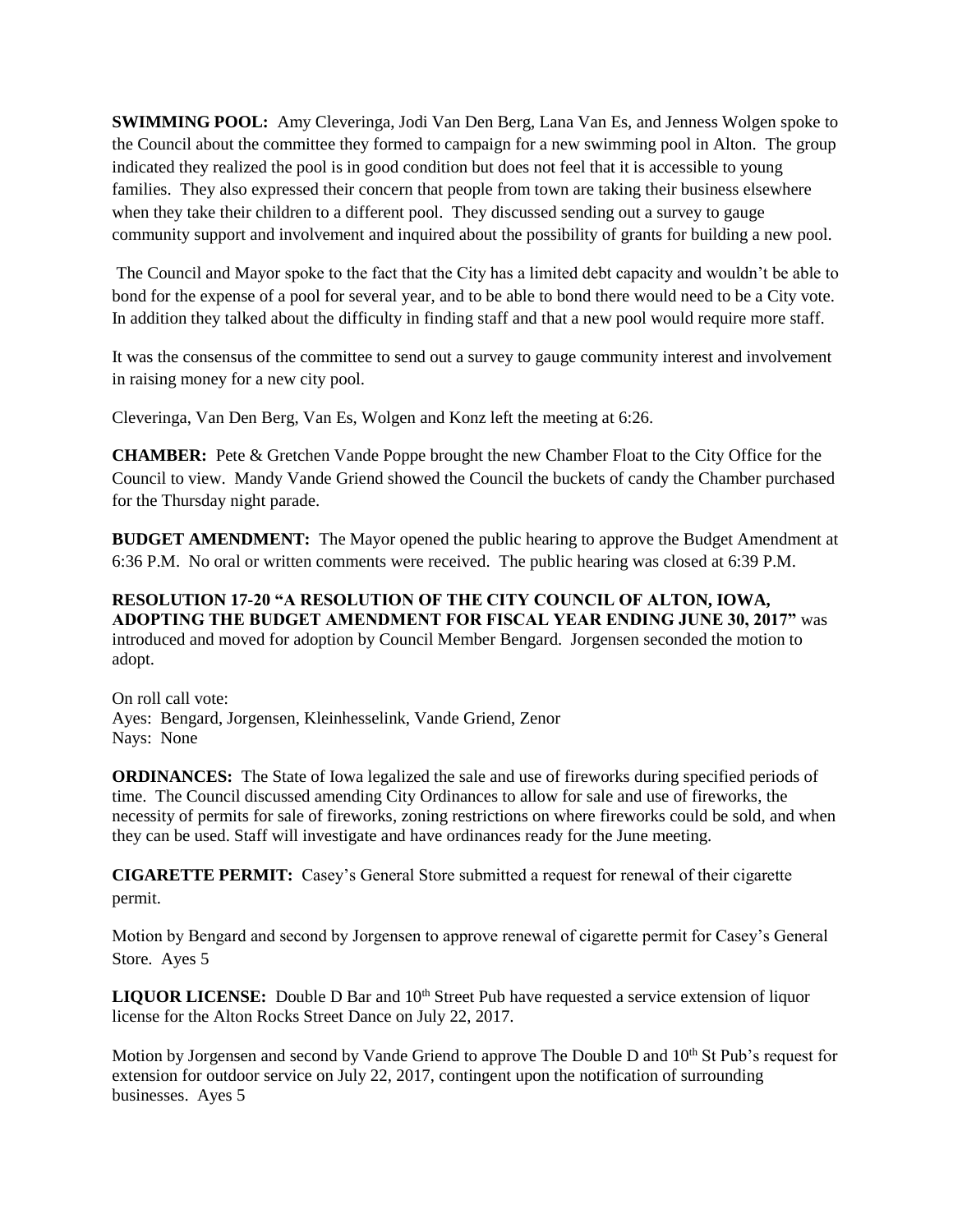**RAGBRAI:** Oltmans informed the Council that the City of Orange City has requested reimbursement for additional security to be provided during RAGBRAI festivities.

Motion by Bengard and second by Zenor to approve reimbursement to the City of Orange City for additional security provided during RAGBRAI. Ayes 5

**STREETS:** Oltmans informed the Council that the  $10<sup>th</sup>$  St. Pub will be redoing the area in front of their business. The City received two quotes on replacing the curb that has sunk due to a utility trench dug several years ago and a portion of the street damaged by the faulty curb.

Motion by Kleinhesselink and second by Zenor to approve the quote from Jellema Construction to repair the curb line east of  $10<sup>th</sup>$  St. Pub. Ayes 5

### **PERSONNEL:**

**RESOLUTION 17-21 "A RESOLUTION OF THE CITY COUNCIL OF ALTON, IOWA, SETTING SALARIES AND WAGES FOR APPOINTED OFFICERS AND EMPLOYEES OF THE CITY FOR FISCAL YEAR 2016-2017"** was introduced and moved for adoption by Council Member Zenor. Vande Griend seconded the motion to adopt.

On roll call vote: Ayes: Bengard, Jorgensen, Kleinhesselink, Vande Griend, Zenor Nays: None

# **RESOLUTION 17-22 "A RESOLUTION OF THE CITY COUNCIL OF ALTON, IOWA, SETTING WAGES FOR LIBRARY EMPLOYEES FOR FISCAL YEAR 2017-2018"** was

introduced and moved for adoption by Council Member Vande Griend. Kleinhesselink seconded the motion to adopt.

On roll call vote: Ayes: Bengard, Jorgensen, Kleinhesselink, Vande Griend, Zenor Nays: None

Mayor Schutt turned the meeting over to Mayor Pro Tem Bengard. Schutt left meeting at 7:05 PM.

#### **ALTON INDUSTRIAL PARK:**

**RESOLUTION 17-23 "RESOLUTION SETTING DATES OF A CONSULTATION AND A PUBLIC HEARING ON A PROPOSED AMENDMENT NO. 2 TO THE ALTON URBAN RENEWAL PLAN FOR DISTRICT 1 IN THE CITY OF ALTON, STATE OF IOWA"** was introduced and moved for adoption by Council Member Vande Griend. Jorgensen seconded the motion to adopt.

On roll call vote: Ayes: Bengard, Jorgensen, Kleinhesselink, Vande Griend, Zenor Nays: None